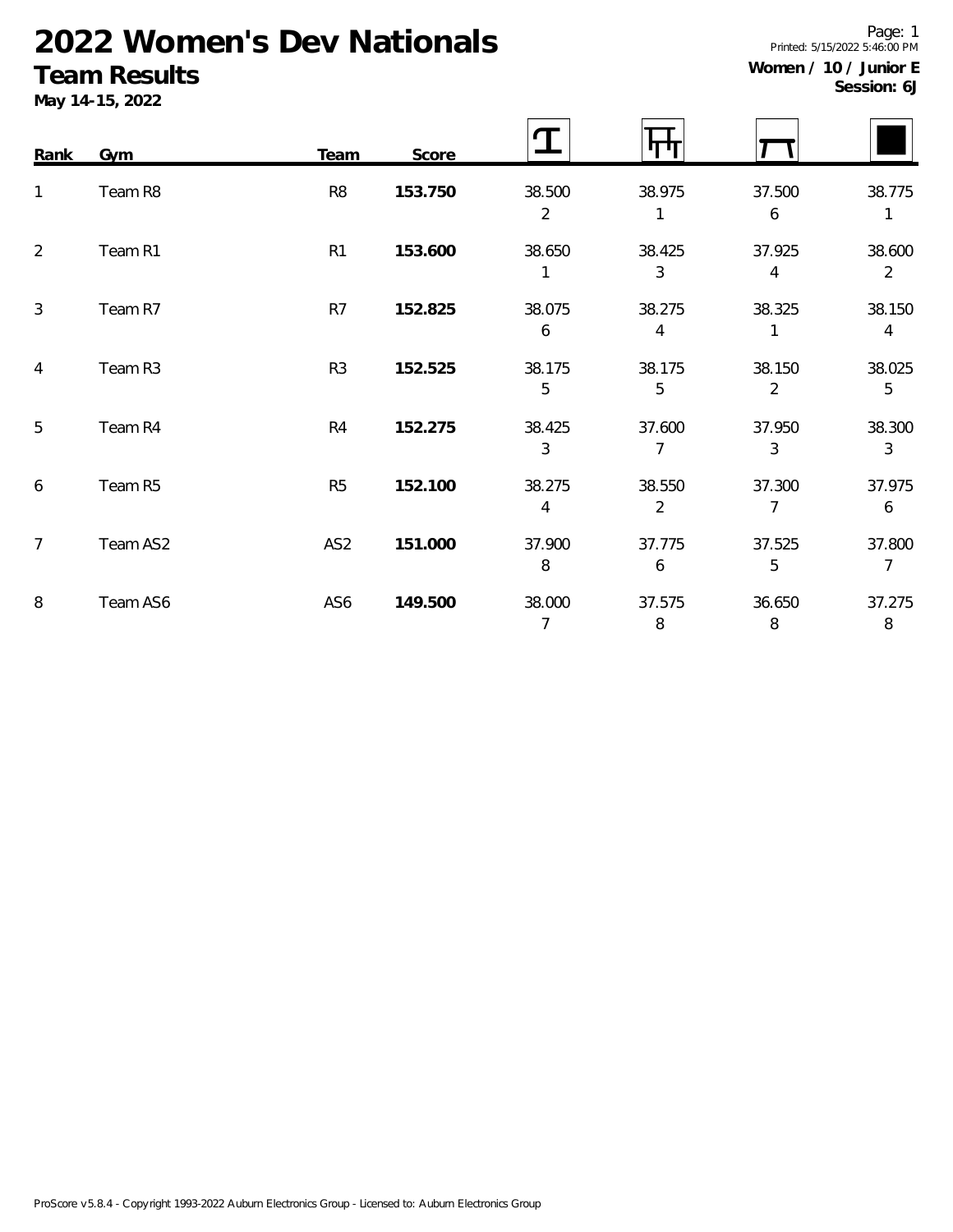#### **2022 Women's Dev Nationals Meet Results**

**Gym**

Flips Gym MN

**May 14-15, 2022**

722 Ava Wellmeier

Judge's Signatures Page: 1 Printed: 5/15/2022 5:46:07 PM **Women / 10 / Junior E Session: 6J**

3 2 **1** 3 **1** 

15T 37T 29T 26T 23T

| 2   | 574 | Avery Neff<br>Olympus Gym UT                | 9.900<br>2             | 9.675<br>6T           | 9.550<br>7T             | 9.875<br>1T         | 39.000<br>2          |
|-----|-----|---------------------------------------------|------------------------|-----------------------|-------------------------|---------------------|----------------------|
| 3   | 745 | Lily Bruce<br>World Champions TX            | 9.725<br>4T            | 9.800<br>4            | 9.550<br>7T             | 9.700<br>4          | 38.775<br>3          |
| 4   | 362 | Danielle Ferris<br>Florida Elite            | 10.000<br>$\mathbf{1}$ | 9.900<br>$\mathbf{1}$ | 8.825<br>43             | 9.875<br>1T         | 38.600<br>4          |
| 5   | 114 | Sarah Saville<br>Aerials PA                 | 9.600<br>7T            | 9.650<br>8T           | 9.625<br>$\overline{2}$ | 9.475<br>23T        | 38.350<br>5          |
| 6   | 328 | Abby Bednar<br>Everest Gym NC               | 9.550<br>12T           | 9.650<br>8T           | 9.600<br>3T             | 9.425<br>28T        | 38.225<br>6          |
| 7   | 564 | Ella Schell<br>Olympia Gym MI               | 9.600<br>7T            | 9.650<br>8T           | 9.375<br>23T            | 9.550<br>13T        | 38.175<br>7          |
| 8   | 600 | Alyssa Bigler<br>Phoenix Gym Acad AZ        | 9.650<br>6             | 9.625<br>11T          | 9.350<br>27T            | 9.525<br>15T        | 38.150<br>8          |
| 9   | 665 | Elizabeth Leary<br>Sonshine Gym NC          | 9.425<br>35T           | 9.550<br><b>18T</b>   | 9.425<br><b>16T</b>     | 9.625<br>7T         | 38.025<br>9          |
| 10  | 783 | Caroline Volk<br>Sonshine Gym NC            | 9.500<br><b>18T</b>    | 9.750<br>5            | 9.250<br>34             | 9.500<br>18T        | 38.000<br>10         |
| 11T | 708 | Jessa Janicke<br>Twin City Twist MN         | 9.725<br>4T            | 9.350<br>30           | 9.425<br><b>16T</b>     | 9.475<br>23T        | 37.975<br>11T        |
| 11T | 337 | Meika Lee<br>Excel Gym AK                   | 9.375<br>41            | 9.625<br>11T          | 9.400<br><b>18T</b>     | 9.575<br>10T        | 37.975<br>11T        |
| 13T | 553 | Olivia Kelly<br>North Stars NJ              | 9.450<br>$30*$         | 9.250<br>34T          | 9.600<br>$3*$           | 9.650<br>5T         | 37.950<br>13T        |
| 13T | 770 | Harlyn Tomlin<br>X-Cel Gym PA               | 9.450<br>$30*$         | 9.375<br>28T          | 9.600<br>$3*$           | 9.525<br>15T        | 37.950<br>13T        |
| 15  | 258 | Ellie Monahan<br>Cincinnati OH              | 9.400<br>38T           | 9.625<br>11T          | 9.325<br>29T            | 9.500<br><b>18T</b> | 37.850<br>15         |
| 16  | 137 | Allison Kaempfer<br>Amer Twisters FL        | 9.500<br><b>18T</b>    | 9.825<br>3            | 9.100<br>35T            | 9.400<br>30         | 37.825<br>16         |
| 17  | 316 | Macy McGowan<br>Emerald City WA             | 9.475<br>24T           | 9.425<br>27           | 9.375<br>23T            | 9.500<br><b>18T</b> | 37.775<br>17         |
| 18T | 191 | <b>Brooke Dennis</b><br>Brandy Johnson's FL | 9.450<br>30T           | 9.300<br>32           | 9.375<br>23T            | 9.625<br>7T         | 37.750<br><b>18T</b> |
| 18T | 743 | Kennedy Brown<br>Win-Win Gym MD             | 9.475<br>24T           | 9.500<br>22T          | 9.500<br>10T            | 9.275<br>37T        | 37.750<br><b>18T</b> |
| 20  | 757 | <b>Ashley Maul</b><br>World Champions TX    | 9.450<br>30T           | 9.375<br>28T          | 9.525<br>9              | 9.375<br>31         | 37.725<br>20         |
| 21  | 365 | Patricia Mills<br>Frederick Gym MD          | 9.575<br>10T           | 9.150<br>40T          | 9.400<br><b>18T</b>     | 9.550<br>13T        | 37.675<br>21         |
| 22  | 103 | Kristina Shchennikova<br>5280 Gym CO        | 9.125<br>51            | 9.500<br>22T          | 9.450<br>15             | 9.525<br>15T        | 37.600<br>22         |
| 23T | 213 | Emerson Smith<br>Buckeye Gym OH             | 9.600<br>7T            | 9.325<br>31           | 9.100<br>35T            | 9.475<br>23T        | 37.500<br>23T        |

23T 9.525 9.200 9.325 9.450 37.500

**Num Name Rank AA**

357 Lily Pederson 1 9.800 9.850 **9.725** 9.800 **39.175**

Universal Gym OH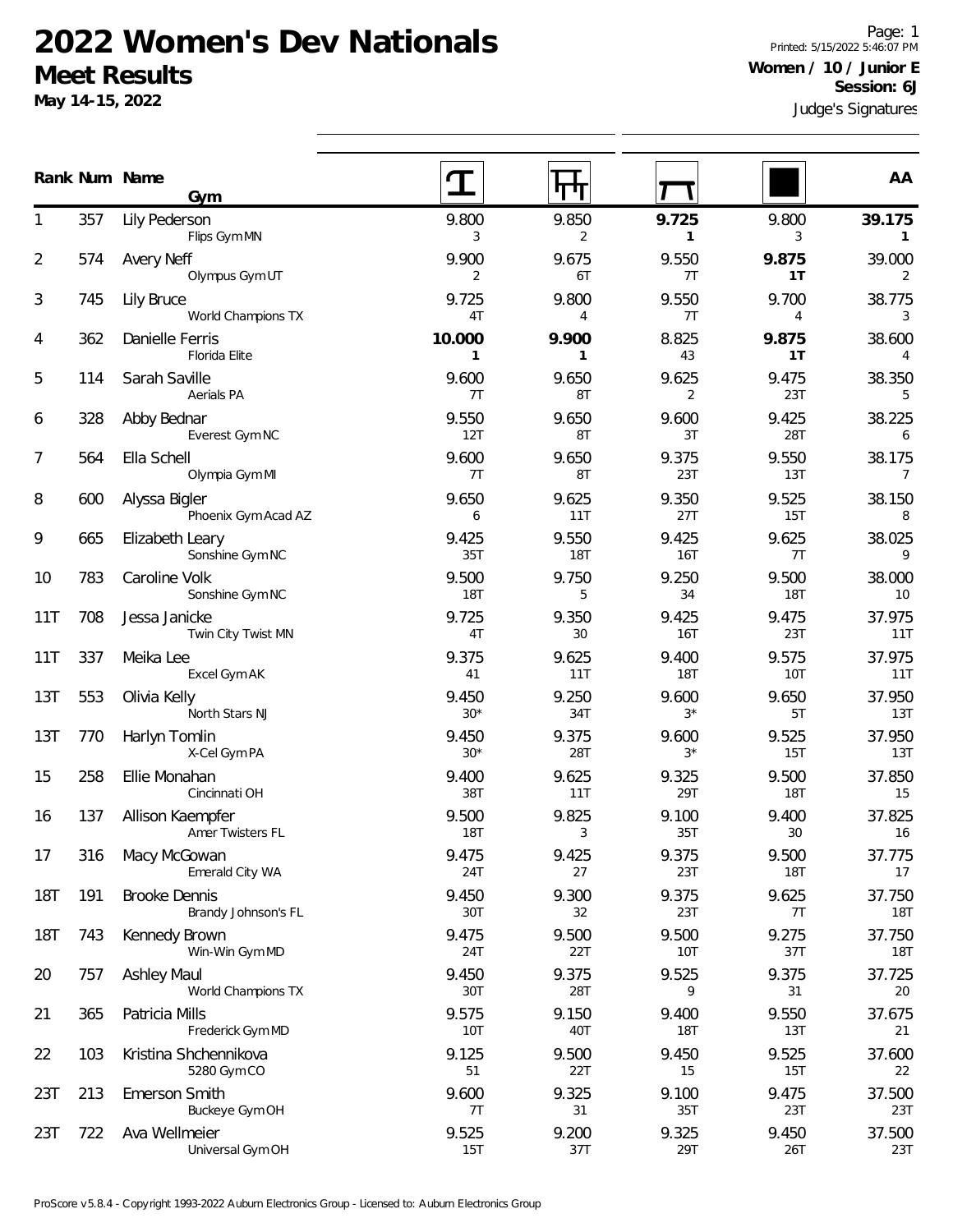## **2022 Women's Dev Nationals Meet Results**

**May 14-15, 2022**

Page: 2 Printed: 5/15/2022 5:46:07 PM **Women / 10 / Junior E Session: 6J**

|     |     | Rank Num Name<br>Gym                    |                     | पाण                 |                     |              | AA            |
|-----|-----|-----------------------------------------|---------------------|---------------------|---------------------|--------------|---------------|
| 25  | 689 | Daisy Stephenson<br><b>Texas Best</b>   | 9.500<br><b>18T</b> | 9.200<br>37T        | 9.500<br>10T        | 9.275<br>37T | 37.475<br>25  |
| 26T | 351 | <b>Bridget Kemp</b><br>Flight School CA | 9.500<br><b>18T</b> | 9.625<br>11T        | 9.475<br>13T        | 8.850<br>49T | 37.450<br>26T |
| 26T | 604 | Kaelyn Skeel<br>Pitt Northstars PA      | 9.225<br>46T        | 9.525<br>20T        | 9.400<br><b>18T</b> | 9.300<br>35T | 37.450<br>26T |
| 28  | 176 | Hannah Clark<br>Azarian CA              | 9.225<br>46T        | 9.275<br>33         | 9.500<br>10T        | 9.350<br>32T | 37.350<br>28  |
| 29T | 289 | Jane Boyle<br>Desert Devils AZ          | 8.900<br>54         | 9.450<br>26         | 9.400<br>$18*$      | 9.575<br>10T | 37.325<br>29T |
| 29T | 730 | <b>McCauley Harrington</b><br>WOGA TX   | 9.500<br><b>18T</b> | 9.000<br>44T        | 9.400<br>$18*$      | 9.425<br>28T | 37.325<br>29T |
| 31  | 496 | Alyssa Orgen<br>Lakewood Ranch FL       | 9.250<br>44T        | 9.600<br>15T        | 8.800<br>44T        | 9.650<br>5T  | 37.300<br>31  |
| 32  | 110 | Cj Keuneke<br>Active Athletics CO       | 9.400<br>38T        | 9.500<br>22T        | 9.575<br>6          | 8.650<br>54  | 37.125<br>32  |
| 33  | 717 | Aliyah Kelly<br>United Gym IL           | 9.450<br>30T        | 9.600<br>15T        | 9.275<br>33         | 8.700<br>53  | 37.025<br>33  |
| 34  | 444 | Karleigh DiCello<br>Hill's Gym MD       | 9.550<br>12T        | 9.600<br>15T        | 8.325<br>52         | 9.500<br>18T | 36.975<br>34  |
| 35  | 172 | Kaitlyn Schwab<br>Aspire Gym IL         | 9.475<br>24T        | 9.675<br>6T         | 8.475<br>51         | 9.300<br>35T | 36.925<br>35  |
| 36  | 222 | Allie Misenheimer<br>Bull City Gym NC   | 9.200<br>48T        | 9.525<br>20T        | 9.025<br>38         | 9.150<br>45T | 36.900<br>36  |
| 37  | 300 | Darbi Simcox<br>Dynamats PA             | 9.475<br>24T        | 8.725<br>48T        | 9.375<br>23T        | 9.275<br>37T | 36.850<br>37  |
| 38  | 640 | Takoda Berry<br>Salcianu Elite NV       | 9.575<br>10T        | 9.500<br>22T        | 8.500<br>48T        | 9.225<br>41  | 36.800<br>38  |
| 39  | 577 | Lundyn Vandertoolen<br>Olympus Gym UT   | 9.525<br>15T        | 8.300<br>50T        | 9.325<br>29T        | 9.625<br>7T  | 36.775<br>39  |
| 40  | 710 | Olivia Orengo<br>Twin City Twist MN     | 9.475<br>24T        | 8.875<br>46         | 8.750<br>46         | 9.575<br>10T | 36.675<br>40  |
| 41  | 538 | Erin Taylor<br>Mountain West ID         | 8.975<br>53         | 9.150<br>40T        | 9.350<br>27T        | 9.175<br>42T | 36.650<br>41  |
| 42  | 498 | Aubree Guinee<br>Legacy Elite IL        | 9.550<br>12T        | 8.825<br>47         | 8.850<br>42         | 9.350<br>32T | 36.575<br>42  |
| 43  | 713 | Reese Wilson<br>Twisters IA             | 9.275<br>43         | 9.250<br>34T        | 8.800<br>44T        | 9.175<br>42T | 36.500<br>43  |
| 44  | 778 | Maeve McIlroy<br>Yellow Jacket MA       | 9.250<br>44T        | 9.000<br>44T        | 8.950<br>39         | 9.175<br>42T | 36.375<br>44  |
| 45  | 278 | Samantha Schneider<br>Connecticut Gym   | 9.300<br>42         | 9.550<br><b>18T</b> | 8.175<br>53         | 9.325<br>34  | 36.350<br>45  |
| 46T | 167 | Amelia Rock<br>Ascend Gym WA            | 9.475<br>24T        | 9.200<br>37T        | 8.900<br>40         | 8.750<br>51  | 36.325<br>46T |
| 46T | 449 | Kimmi Shiau<br>Hill's Gym MD            | 9.425<br>35T        | 9.250<br>34T        | 8.500<br>48T        | 9.150<br>45T | 36.325<br>46T |
| 48T | 653 | Eden King<br>San Mateo CA               | 9.525<br>15T        | 9.025<br>43         | 8.875<br>41         | 8.850<br>49T | 36.275<br>48T |